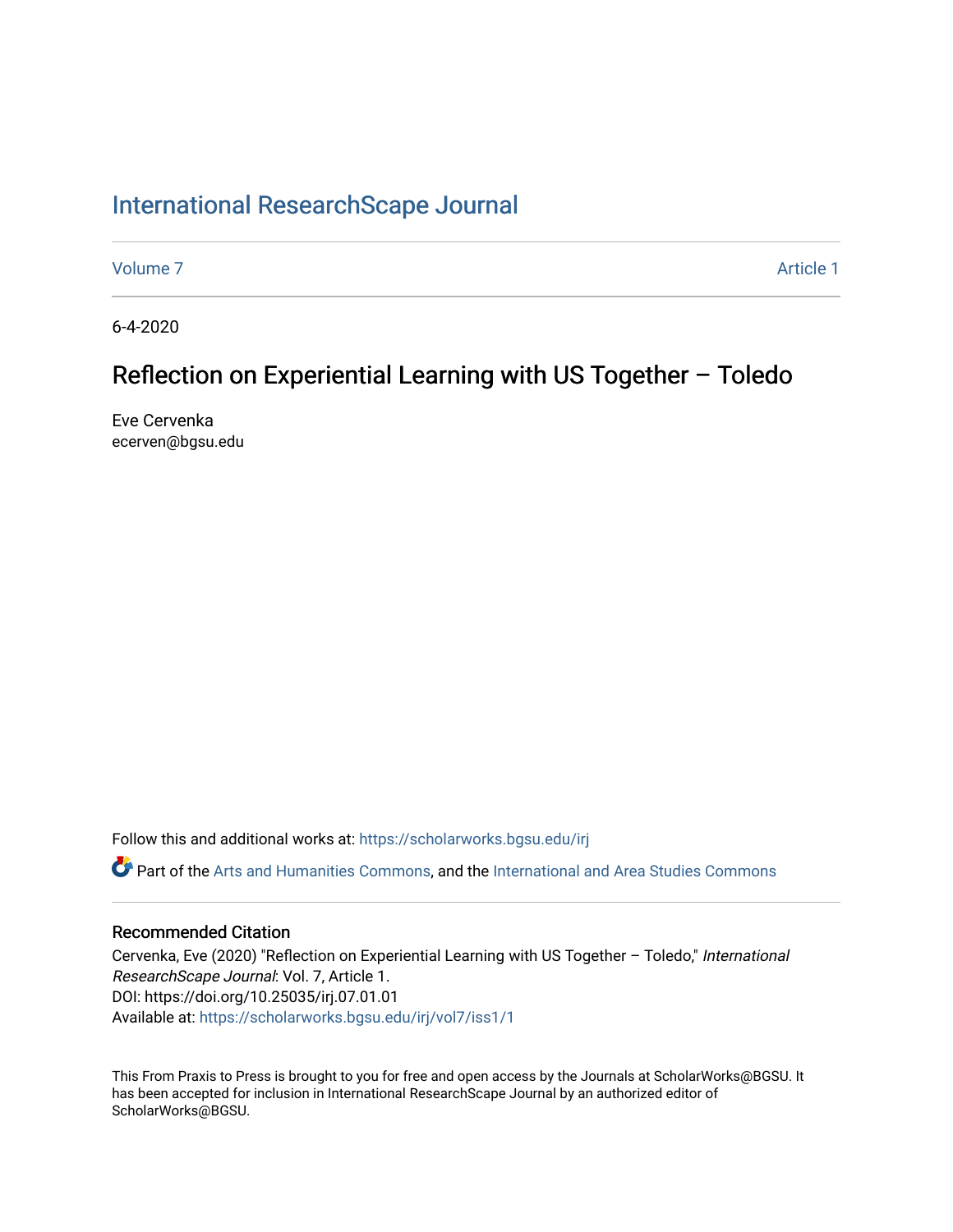# Reflection on Experiential Learning with US Together – Toledo

### Cover Page Footnote

This paper will serve as the final reflection of an experiential learning project though the International Studies Senior Seminar. Working with US Together, a refugee resettlement agency in Toledo, has so far been an extremely rewarding experience, and has challenged the author to consider more deeply the process of obtaining cross-cultural competence, how to maintain the dignity of the population one is working with, and the skills needed to find and earn funding for non-profits. The project is ongoing, but the paper may be expected to provide an overview of the work with US Together and interactions with its clients, as well as a connection to the class theme of cosmopolitanism. By approaching problems from an interdisciplinary angle, it is much easier to understand different viewpoints and possible solutions. Other considerations will include the benefits of interacting in the world as a "global citizen", how to approach experiential learning with the right intentions, and how cultural assumptions and politics combine to enable systems that benefit some over others. This paper will provide a culmination of study in International Studies, drawing in multiple disciplines to structure the reflection.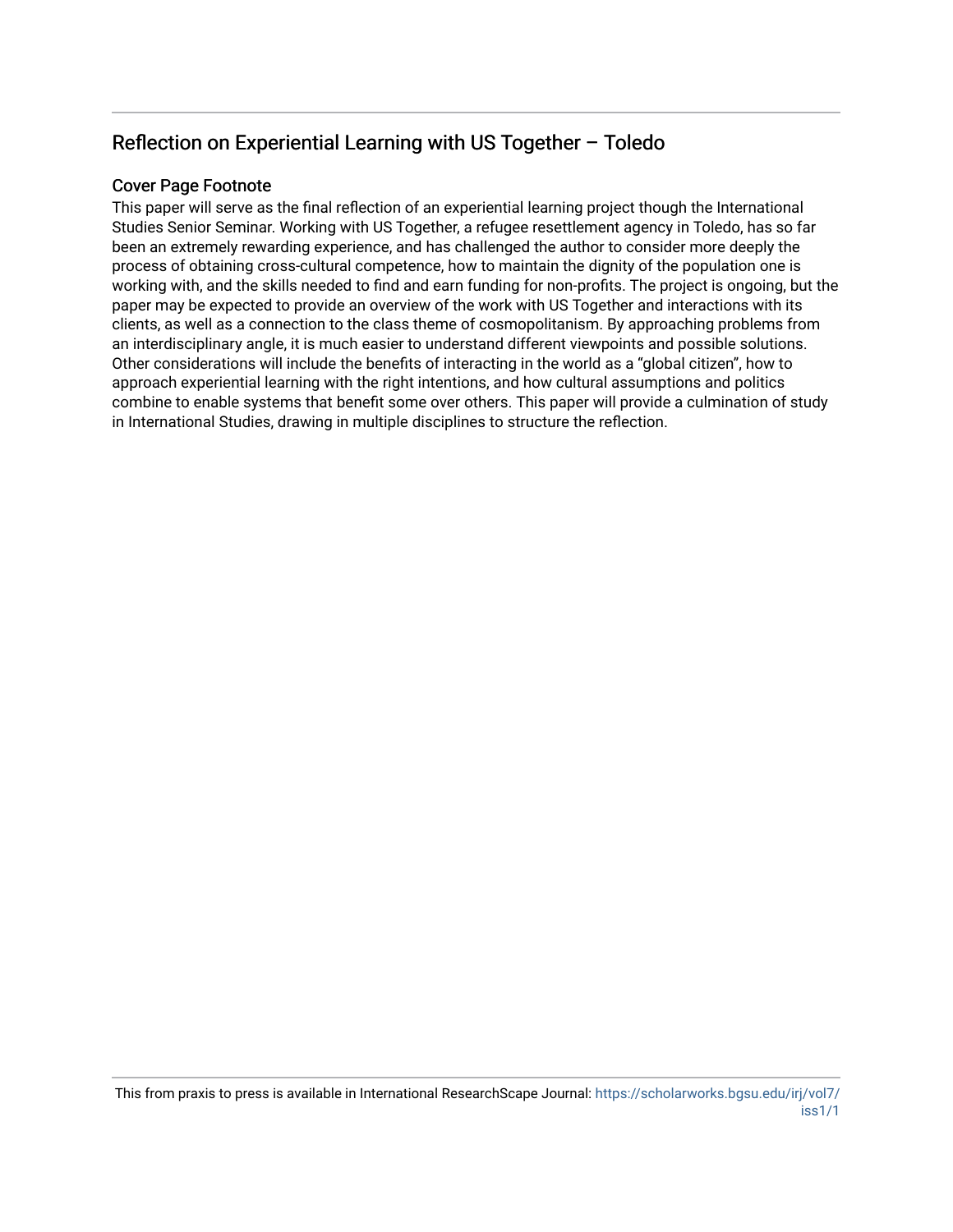Eve Cervenka Faculty Mentor: Dr. Beatrice Guenther

## Cosmopolitanism & Dignity: Reflection on Experiential Learning with US Together – Toledo

#### **Abstract**

This paper will serve as the final reflection of an experiential learning project though the International Studies Senior Seminar. Working with US Together, a refugee resettlement agency in Toledo, has been an extremely rewarding experience, and has challenged the author to consider more deeply the process of obtaining cross-cultural competence, how to maintain the dignity of the population one is working with, and the skills needed to find and obtain funding for non-profits. This paper may be expected to provide an overview of the work with US Together and interactions with its clients, as well as a connection to the class theme of cosmopolitanism. By approaching problems from an interdisciplinary angle, it is much easier to understand different viewpoints and possible solutions. Other considerations will include the benefits of interacting in the world as a "global citizen", how to approach experiential learning with the right intentions, and how cultural assumptions and politics combine to enable institutional systems that benefit some over others. This paper will provide a culmination of study in International Studies, drawing in multiple disciplines to structure the reflection.

#### **Introduction**

Service means different things to different people. For some, it might involve a mission trip to a less developed country, and others, spending days sewing protective masks for friends and neighbors during a global pandemic. Service can encompass a wide variety of thought and action. International service can sometimes end up being even more complex, because tied in with a desire to make a difference is a web of perceptions on the part of all involved. Our ability to work with different populations is influenced by our perceptions, unconscious or not, of race, class, religion, ethnicity, and other social differences. These pre-conceived notions must be noticed and challenged in order to serve in a way that benefits both parties. Service is a two-way street and learning how to go about service with the intention of not just helping or providing aid,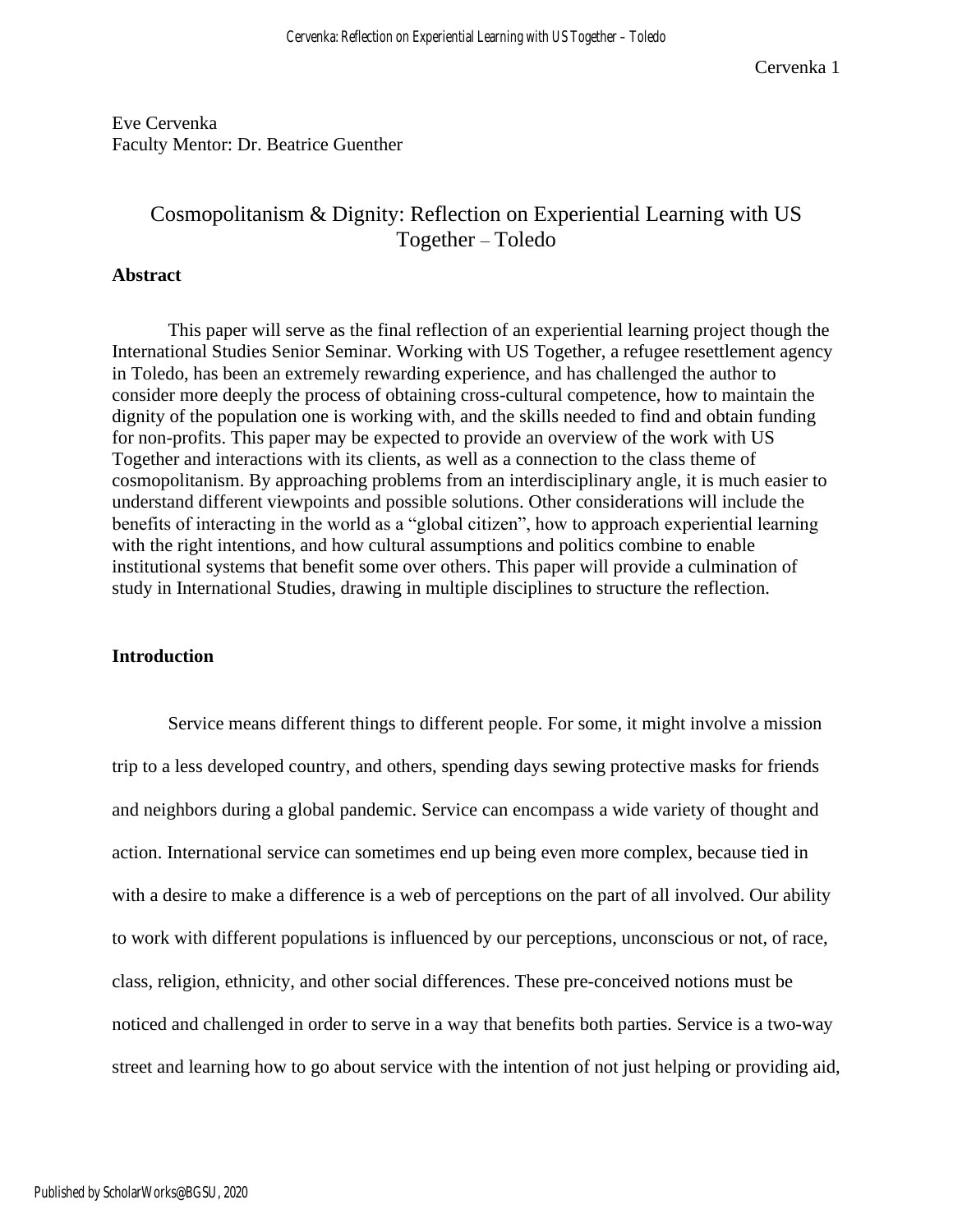but to consciously work *with* a community, is one of the first lessons we encountered during our work this semester.

Experiential learning has emerged as a highly valuable method of teaching and learning that allows students hands-on experience while also connecting those experiences to critical and more abstract-theoretical issues and discussions. This semester, our class worked with the community of refugees and immigrants (from here on out referred to as New Americans) that is served by US Together (UST), a refugee and immigrant services agency with offices in Columbus, Cleveland, and Toledo. UST was founded in 2003 in response to the growing needs of refugees and immigrants in Ohio. US Together is a mutual assistance agency, which means it was started by, and is still run by, former refugees.

To fulfill the requirements for our class, my classmates and I met with US Together – Toledo's Women's Empowerment Group and conducted introductory research into early childhood education to prepare a grant proposal that would fund the creation of an early childhood education program. This project marks my third time working with US Together throughout my undergraduate career. The first was a project through a BGSU course on International Service-Learning in the Spring of 2017. Last summer, I interned with UST's Cleveland branch in their Reception & Placement field. This reflection, while focused on the work of this semester, will inevitably draw from these past experiences.

It might be helpful to provide a breakdown of our work throughout the semester. As a class, we began by focusing on the topic of cosmopolitanism, to form a theoretical-conceptual basis on which we could contextualize the rest of our experiences. We started some initial research into the topic of early childhood education so we could better understand what we would be asking for in our grant proposal. We established contact with a representative from the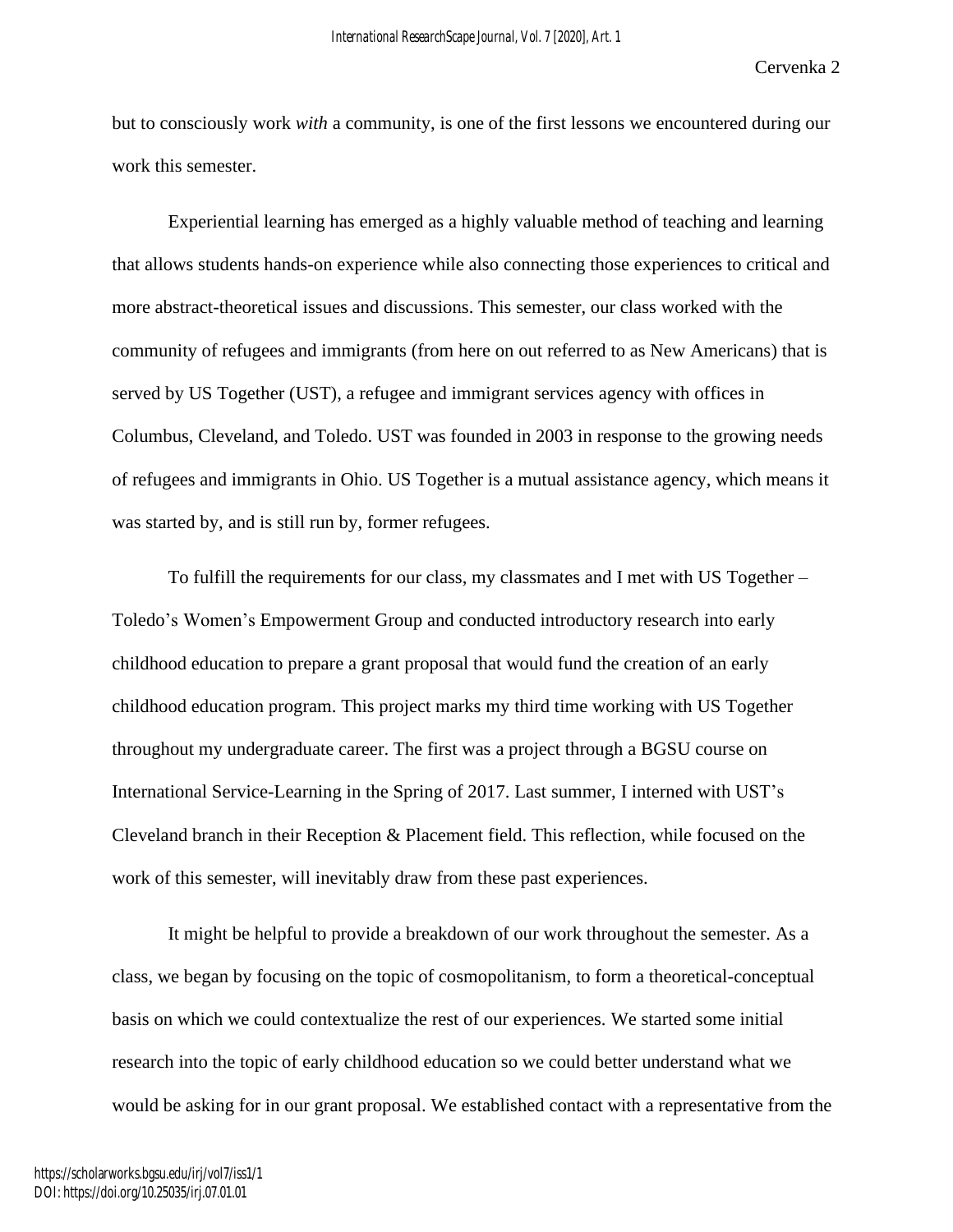US Together office in Toledo, and eventually directly with the community itself, through a meeting with the Women's Empowerment Group. From there we were able to focus our research on the aspects specified to us by the members of the community. We began brainstorming ideas for the grant proposal itself, eventually choosing to divide up the sections in order to craft a cohesive document. Once minor edits have been addressed, the proposal will be sent formally to our community partner for submission. Many concepts from our class readings have helped to shape our methods and thinking for this project.

### **Applying Foundational Concepts to Experiential Learning**

Cosmopolitanism has been the overarching theme of our International Studies Senior Seminar this semester. Not only has this multi-dimensional concept been the subject of intense academic discourse and research, but some aspects related to the academic discourse can also be teased out to help in work with a community partner. Cosmopolitanism overwhelmingly deals with how we interact with other people in the world, and despite the fact that individuals are citizens of specific countries, they are nevertheless a part of a larger global society. Two concepts explored in our class are particularly helpful when considering our experiential project. First, cosmopolitanism, as described in William Smith's introduction, is concerned with the nature of humanity that all people share as forming the basis of a global community (Smith 1-2). Local communities and identities are not minimized, but membership in global society comes with certain obligations towards one another. Second is the Stoics' concept of concentric circles. If you are the dot in the middle of the circles, expanding out from you would be circles representing your friends and family, your community, your country, and eventually, all people in the world, or mankind as whole (Smith 3-4). It is normal and expected for a person to have stronger ties with the people they know and are familiar with, but this should not stop them from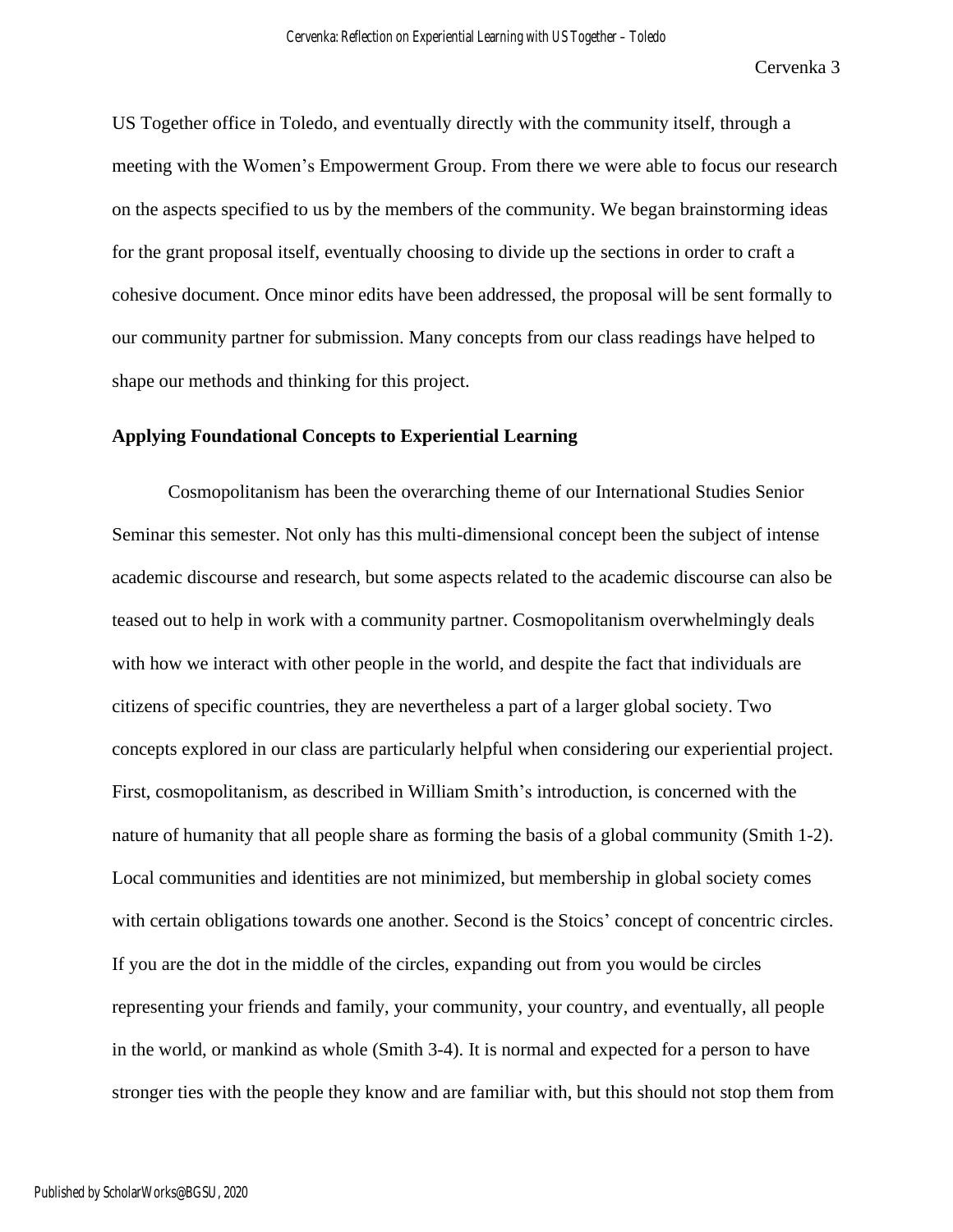acknowledging their being part of a larger global human community (Smith 4). The question here then, is how to expand these circles and weight them equally, and in doing so, reconcile one's local and global attachments.

The quest for a cosmopolitan identity and the development of cultural competence are interconnected ideas. A helpful diagram to consider is Mitch Hammer's Intercultural Development Continuum. The path to cultural competence can be laid out in a sequence or pathway. The "minimization" phase is considered the halfway point on the continuum. Though there is an awareness of cultural differences, they are downplayed in favor of emphasizing humanity's similarities. As a result, the experiences that are informed by socio-economic, racial or cultural differences are minimized. The difference between this label and those higher on the spectrum ("Acceptance" and "Adaptation") is *awareness*. In the final two stages of developing an intercultural mindset, one is able to recognize the different contexts of different cultures and accept them as how the world operates. People may be fundamentally equal, but that does not mean they all have to be the same. Having a clear understanding of another culture and incorporating different cultural perspectives into one's work is a mark of the intercultural mindset. Examining one's own culture as well as others constructively and realistically sets apart the interculturally minded from those with a monocultural mindset. I found it difficult to analyze my own behavior in the context of this framework, and still find it hard to put myself in any one category, but I do feel I have grown over the course of this project in my ability to recognize my part in this global web of interactions and use that to consider how to interact with both my classmates and our community partner.

A Ted Talk by Ernesto Sirolli titled "Want to help someone? Shut up and listen!" provides a good basis for how Americans or those from other highly developed Western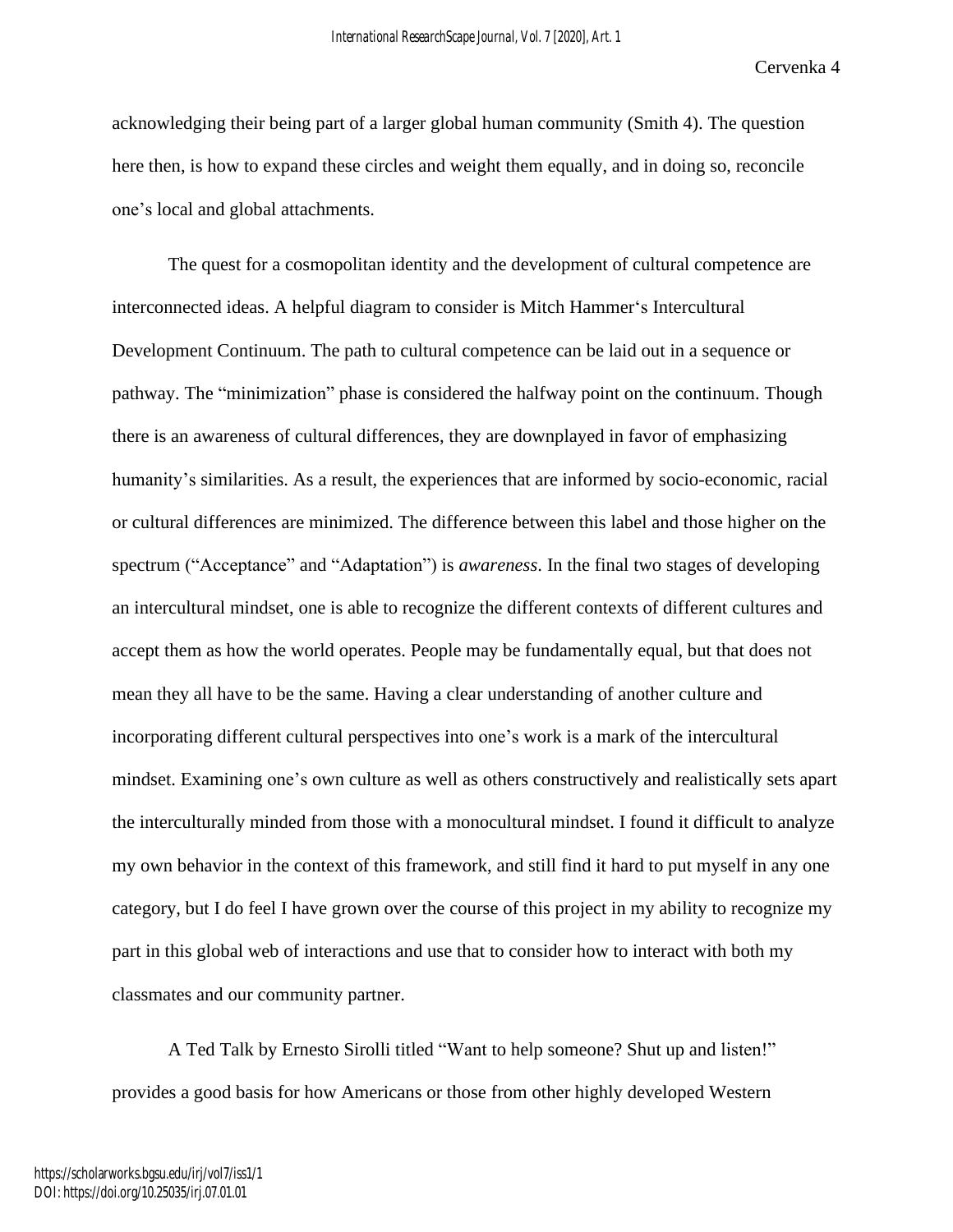countries should consider foreign aid projects: "If people don't want to be helped, leave them alone! This should be the first principle of aid" (Sirolli 04:52-05:14). His ideas are helpful for looking at one's own actions and how they might be perceived by the community one is working with. To begin, Sirolli notes that you should never arrive in a community with any ideas you might want to implement. Essentially, you should not be projecting what you *think* a community needs before conferring with them (Sirolli 06:00-06:27). There is no room for one's ego here; you can absolutely have ideas of how to proceed before meeting with the community, but they should not be so set in stone that you cannot divert your attention to factors or issues that actually concern the community. Having watched this talk before our first meeting with US Together's Women's Empowerment Group, I felt prepared to "shut up and listen", so to speak. While we had a baseline understanding of what our project would entail, it was still necessary to hear directly from the community we would be partnering with.

Another point Sirolli emphasizes when working with a community is to "[work] with the local passion" (Sirolli 05:29-05:56). This of course ties in with listening to what the community wants, rather than imposing your own ideas, but it also connects back to this idea of service as a two-way street. The work should be done in a way in which both sides get the most out of the experience. It is not selfish to hope to gain something from a service experience, as long as the experience is the result of a collaborative partnership rather than a one-sided attempt at help. This is the way to make lasting connections with the communities you work with, as well as to help shake off any patronizing or paternalistic perceptions that might be present in the initial interactions or one's pre-conceived notions of the project's goals or its practical implementation.

The consequences of ignoring the wishes of the community can be harmful, especially if tactics and methods are imposed on a community that normally uses other means. The 2014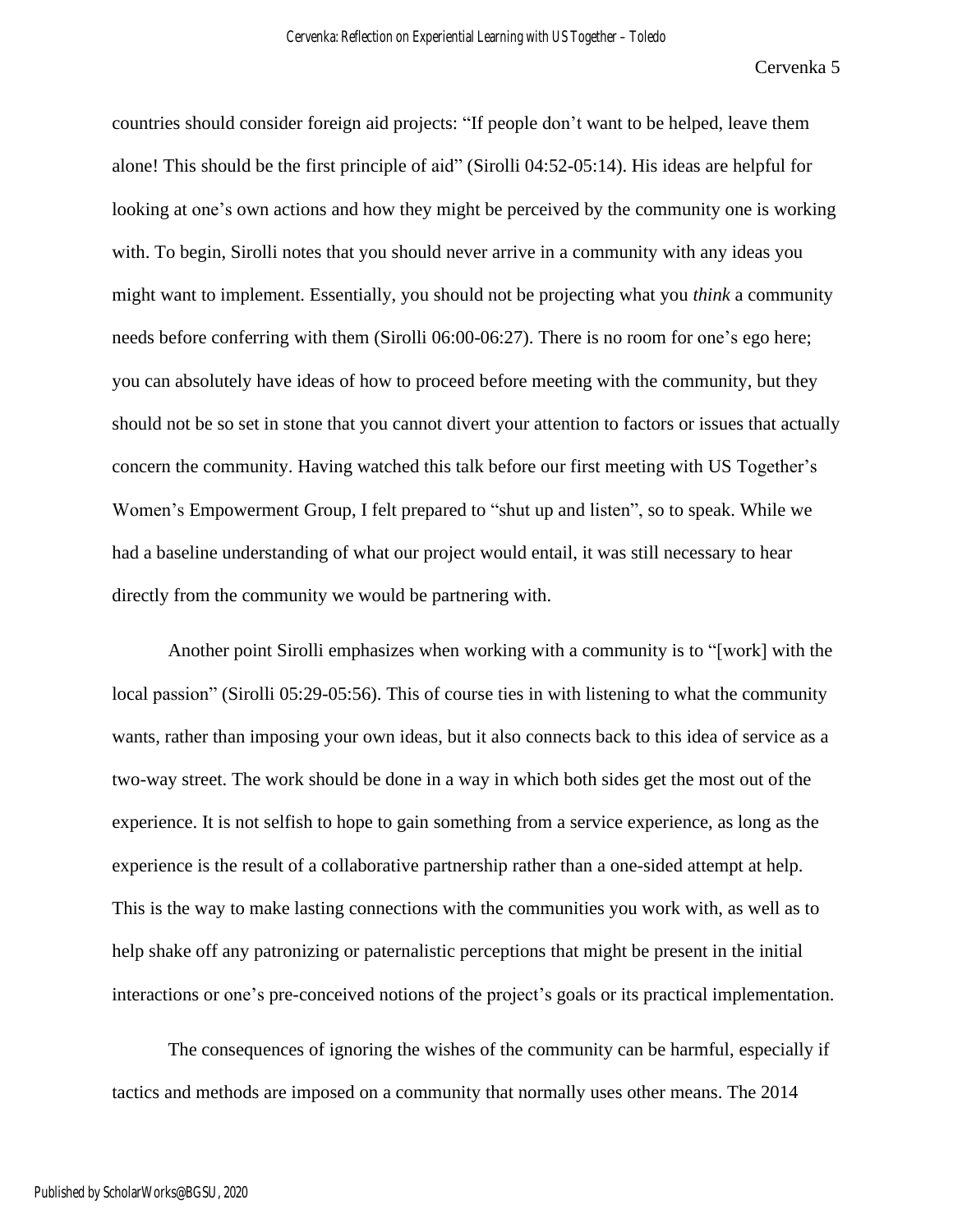Sochi Winter Olympic games provides a case study of the effects of large-scale international protests against the draconian anti-LGBTQ+ laws enacted by Vladimir Putin (Davidson & McDonald 64-65). The trumpeted calls to boycott the games in support of Russia's sexual minorities, while aimed at supporting the realization of human rights (a very cosmopolitan ideal), fell short of directly helping individuals in the Russian LGBTQ+ community by applying methods and techniques that were inadequate for the specific cultural and political context. The protests showed the downside of approaching human rights through a strictly Western lens. The authors criticize Western human rights discourses, which do little to actually aid local marginalized communities (Davidson & McDonald 66, 70). They are described as performative, imposing grandiose methods of protest that goes against the work of activists within Russia, who have historically chosen a grassroots campaign for equality, thereby changing minds one by one (Davidson & McDonald 73). This provides a good example of the negative effects (albeit on a much larger scale than our project) of neglecting to consult the community involved. Indeed, here, well-meaning activists were actually working *for* the community, when they should have been working *with* the community. It is thought that the highly publicized Olympic protests have actually helped Putin by strengthening his presentation of sexual minorities as a symptom of Western decay (Davidson & McDonald 71). Such protests by foreigners, particularly western ones, may only provide more instances for Putin to push an "us vs. them" narrative and appeal to the "traditional values" of the populace, thus further normalizing his discriminatory policies.

Experiential learning, community-based learning, service-learning, whichever term one prefers, provides a different set of skills and experiences than a traditional research-based class. It allows students to develop in different ways, encouraging them to apply their abstractconceptual learning to real-life problems. International Studies, as a multidisciplinary program,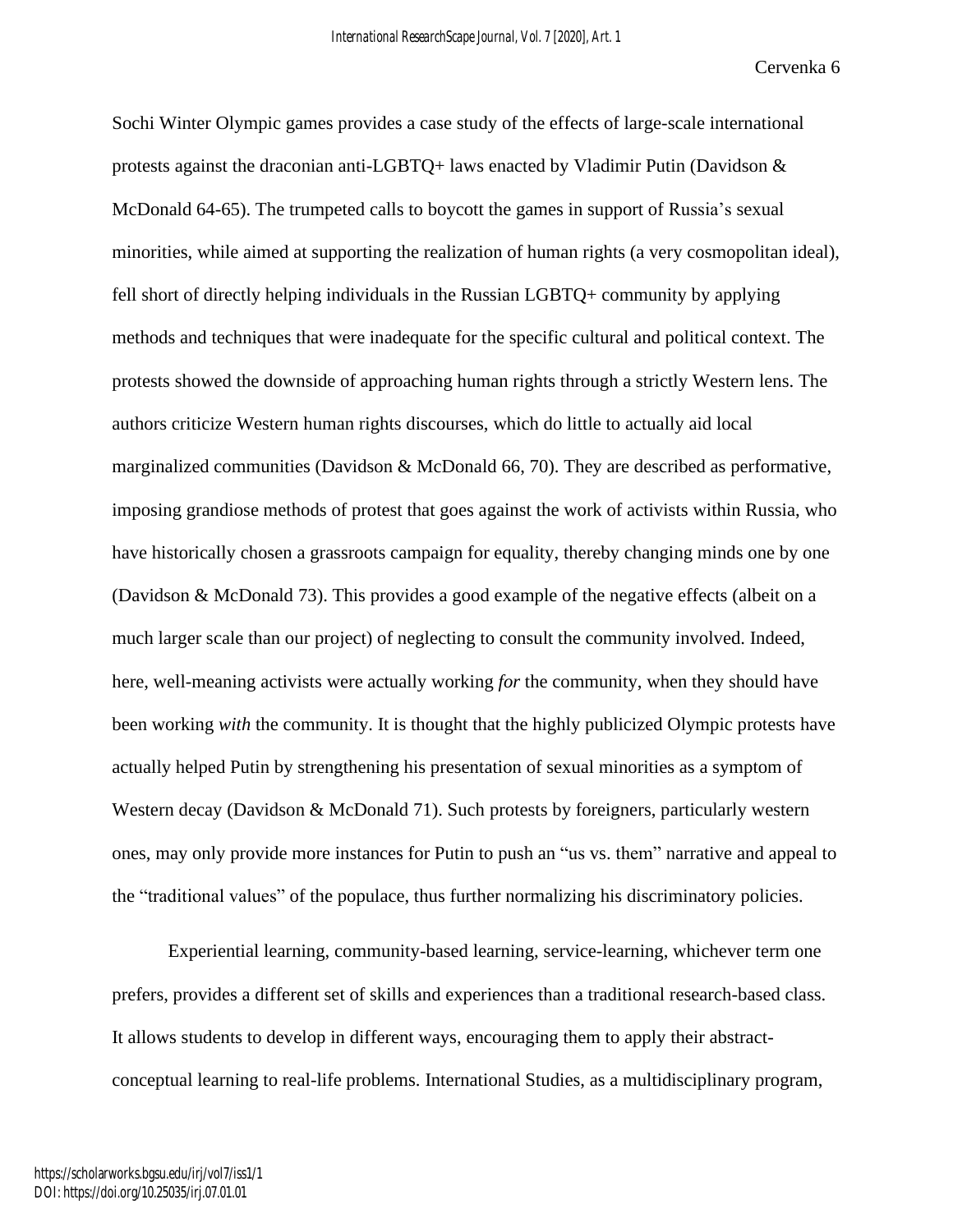prepares students to think about issues from a variety of disciplinary backgrounds, thereby expanding the toolbox of methods and techniques students have at their practical disposal. Service-learning allows students to develop their civic capacity, their ability to apply their intellect, knowledge and experience to find solutions to community challenges (Cress et al. 14- 16) This not only benefits those of us who have hopes of careers in the non-profit sector, but all students who will end up being part of a larger community. It allows students to recognize their place in a community web of interactions and working with international populations in particular helps students envision themselves within a global community without necessarily having to leave the country.

### **Practical Issues & Challenges: The Importance of Adaptability**

This past summer I served as a Reception  $&$  Placement intern with US Together – Cleveland. The Cleveland branch provides services to refugees immediately upon arrival to the United States, as opposed to Toledo, which works with New Americans who have been in the country for longer periods of time. I worked closely with one of UST's case managers to handle pre-arrival paperwork (including registration for social security and welfare), acquiring housing and living necessities, and helping to introduce arrivals to their new communities. This work pushed me well beyond my comfort zone. I had to learn how to navigate the health-care system when taking clients to medical appointments, maintain an appropriate level of confidentiality, and ensure that time-sensitive documents were submitted on time. The clear necessity and urgency of the work placed more pressure on me but knowing the level of need involved pushed me to get things done. Both with this experience and prior experiences through my introduction to service-learning coursework, I greatly developed my ability to communicate cross-culturally. A language barrier can oftentimes be a source of anxiety when working with international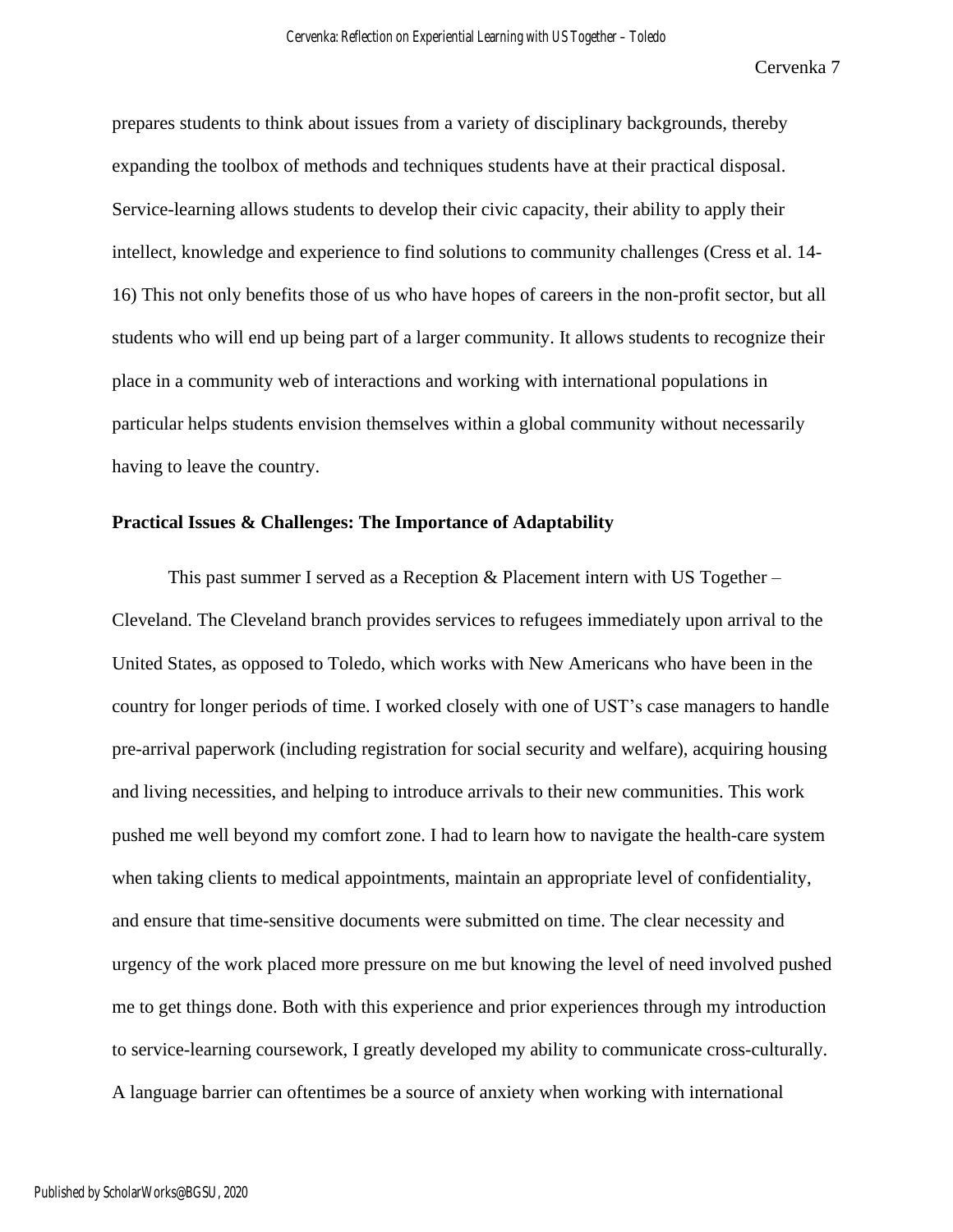communities, and I have at times worried about behaving awkwardly. However, my experiences have allowed me to grow my cross-cultural communication skills both in regard to working with interpreters and using more physical cues in order to communicate. This vastly increased my confidence in working with international communities, as well as in general public speaking.

Our work this semester also pushed me. I had attended grant-writing workshops in the past, but had never written a proposal before, so I was excited to learn a skill that would be directly tied to the non-profit work I would like to do in the future. Because it felt like something directly tied to my future, I think I put more pressure on myself to perform well. I tend to want to do a whole project by myself, so this has been a good opportunity for me to work with my classmates and share ideas, so our proposal did not come out disjointed. A lot of outside communication was necessary to help us determine the best way to tackle the project. Though as International Studies majors, we might like to think ourselves faultless in our intercultural communication, there is still room to analyze our work and recognize assumptions we had been working with that might truly be limiting. At the beginning of the semester, before we had met with the Women's Empowerment Group, we began research with the intent on providing a presentation on intergenerational and intercultural understanding in the United States. While we went in assuming our audience would have recently arrived in the U.S., we soon learned that due to recent cutbacks by President Trump, UST – Toledo had not been receiving very many new arrivals, and in fact most of its clients had been in the U.S. for months and years. In light of this information, it felt like lecturing women, many of whom were mothers, about how to treat their children could possibly come across as condescending. Instead, we went into our first meeting, as described below, with a much more laidback, adaptable plan in mind.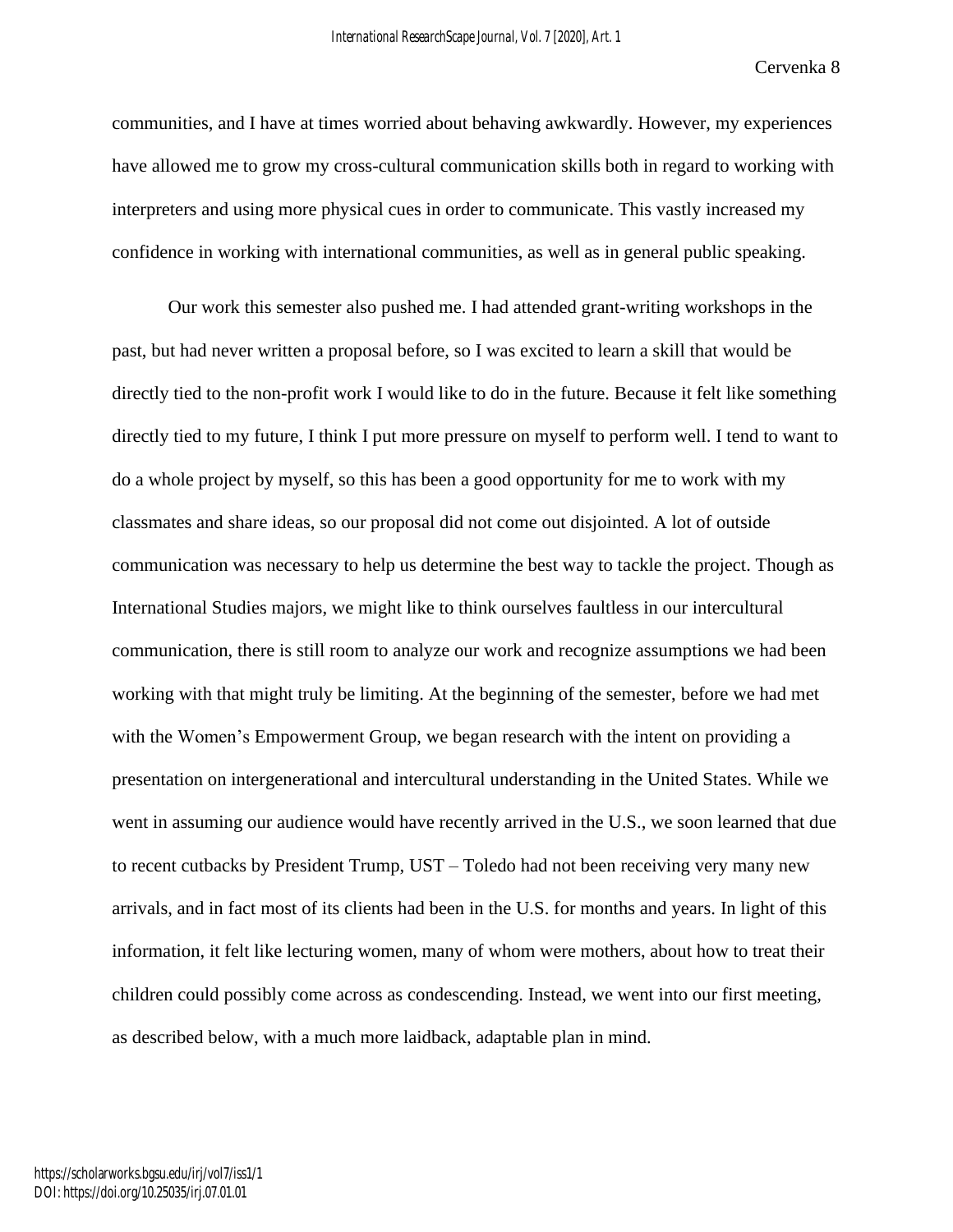We were able to meet once directly with the community US Together serves, in the form of the Women's Empowerment Group, a safe space for New American women of all ages to meet, socialize, and discuss challenges they might be facing. It was important for us to build initial trust with the community, and we did not want our presence to be imposing. It is important to be adaptable and able to read the room when working with communities with backgrounds different from one's own. One factor we neglected to consider was whether the presence of our male classmates at the meeting would feel constraining to the women present, as many came from male-dominated cultures. We were able to adapt and have our male classmates work with the children in a separate room so the women would feel able to speak freely. These aspects were able to challenge our cultural sensitivity and guide us in making the most appropriate change. As we discussed ideas for the early childhood education program and the future of the Women's Empowerment Group with the women present, we ran into another challenge. We wanted to be able to implement things that the group told us they wanted, but we also had to be realistic about what we could provide in the time frame we had. Trying to put together a project that is beyond us would only negatively affect both parties if we were unable to follow through.

Some of the ideas expressed to us became the basis of the proposed early childhood education program. The desire for children to gain independence was noted, as well as the hope that the sessions would be more activity- than lecture-based. In the eyes of the parents, they wanted a program that would truly benefit their children's development and make it worth the commute. From these requests, we narrowed the focus of our research into "play-based" or "activity-based" learning as a way to develop foundational skills that would help children's capabilities once they entered school. Initially, in addition to the grant for the education program, we were also going to lead a session on whatever the women felt they wanted to get out of the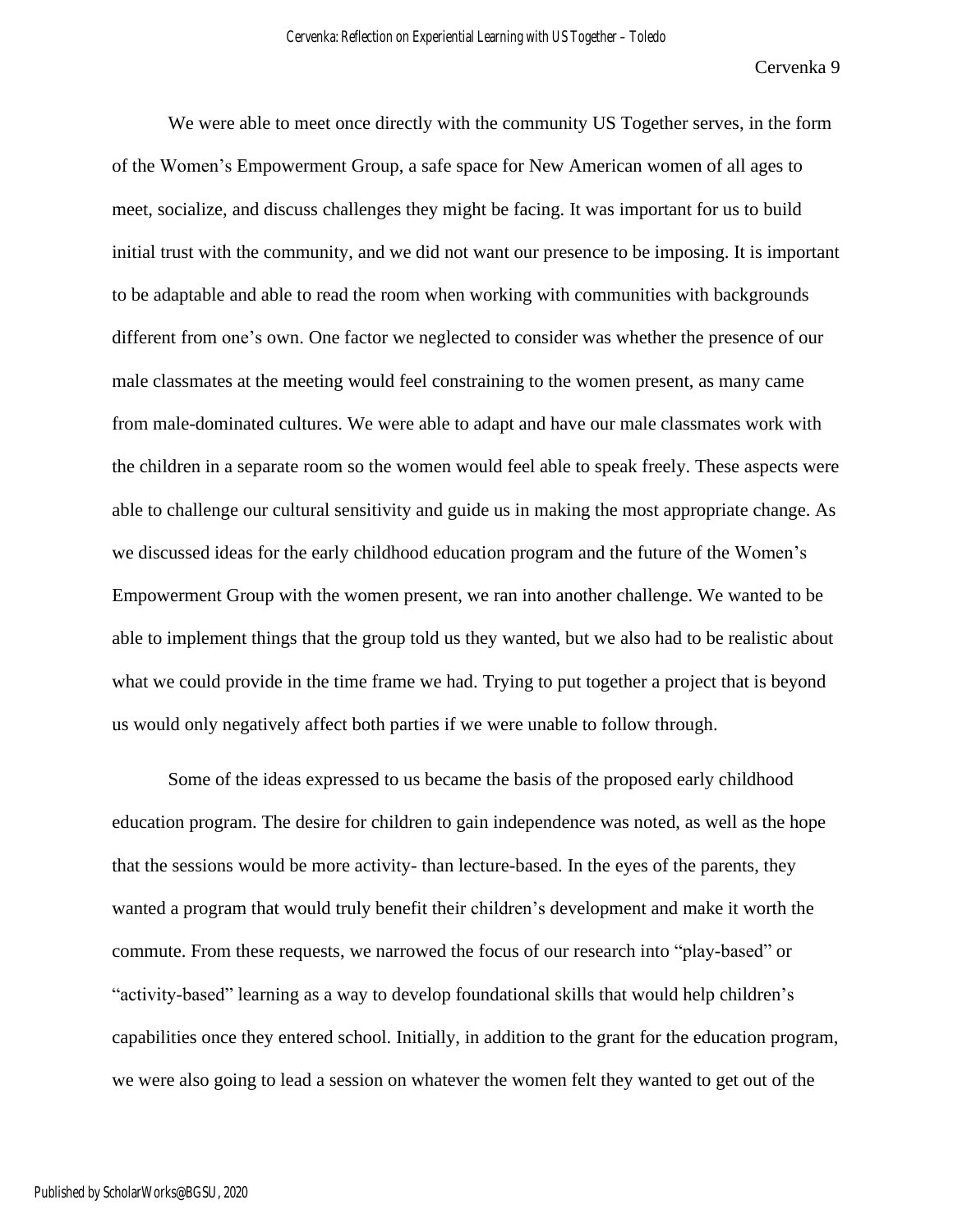program. Issues such as transportation, computer literacy, professional development and obtaining licenses to sell home-cooking were all challenges or desires that were put forward. From that, we had to determine what we could realistically do, and which aspects may be more reasonable for other groups to handle.

Due to the effects of the COVID-19 pandemic on universities, BGSU switched to all online classes in the latter half of the semester. This proved a challenge for a class like ours that was based primarily on the face-to-face, inter-personal interaction between us and our community partner. For many of us, this transition dampened our productivity, and the class had to shift focus to determine what could still be done. There were initial plans for a second meeting with the Women's Empowerment Group and to follow through on some of their requests, including facilitating a workshop on professional development. These plans obviously had to change once social distancing became the norm, and we moved all of our attention over to the grant proposal.

### **Conclusion**

Throughout my experiences working with different immigrant and refugee communities, one concept keeps popping up, namely the idea of dignity. There are many definitions of dignity, but the one that has stuck with me the most is the idea of recognizing the humanity in other people and respecting it in interactions with them. This is an important requirement of working with a community partner and something I recognized during my internship with UST – Cleveland. When working with marginalized communities, it is easy to fall into a mindset in which one's good-natured desire to help unintentionally lowers the partner to below the level of the "helper". This might go hand and hand with the assumption that one has all the answers and knows exactly what the community needs. At this point, only the dignity of the helper is being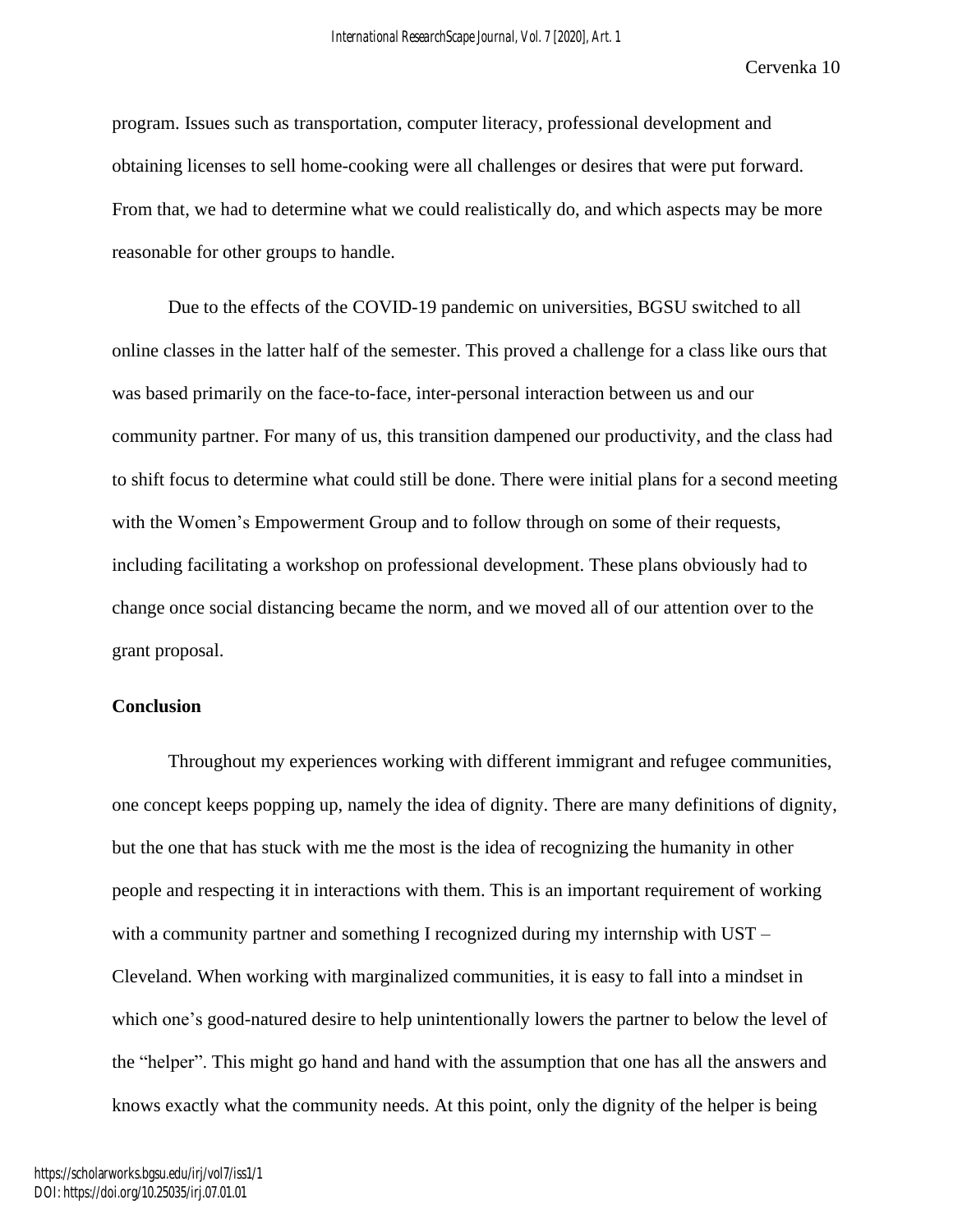maintained. It takes constant self-challenging and reflection on one's behavior to recognize these limiting thoughts, and to push oneself to work past them. Listening to what the community one is working with wants is one way to respect the dignity of the people one is working with. In September of 2019, I was lucky enough to attend a lecture at BGSU by Dr. Donna Hicks, a Harvard professor who has worked extensively on solving world conflicts through her Dignity Model. Her definition of dignity is "inherent value and vulnerability". Essentially, every person has the same equal value, and the vulnerability is the fear we experience as our value is hurt or questioned. Refugees and immigrants have been vilified in the media in recent years, which can be interpreted as an attack on their dignity. The institutions of the United States exist in such a way as to greatly benefit some and sorely disadvantage others, so in working with marginalized communities, the recognition and maintenance of dignity should be a priority.

Connecting our class readings with our experiential learning has allowed me to better reflect and think critically about how to effectively work with international communities. Ernesto Sirolli's Ted Talk provided an excellent basis for our meeting with the community partner. We made conscious efforts not to impose our own egos and use the suggestions of the Women's Empowerment Group as the basis for our grant proposal. In learning the grant-writing process, it became apparent that showing what need was going to be met was crucial. To effectively articulate this, it was necessary for us to establish some trust with our community partner, and I believe we handled the meeting in a way that allowed us to do that. If cosmopolitanism is concerned with the interactions between different groups, while expanding our awareness of being part of a world community, working with people who have been displaced should count as one of the duties prescribed to us. It is that interaction that starts to expand the concentric circles theorized by the Stoics. Working in partnership with those different than oneself slowly expands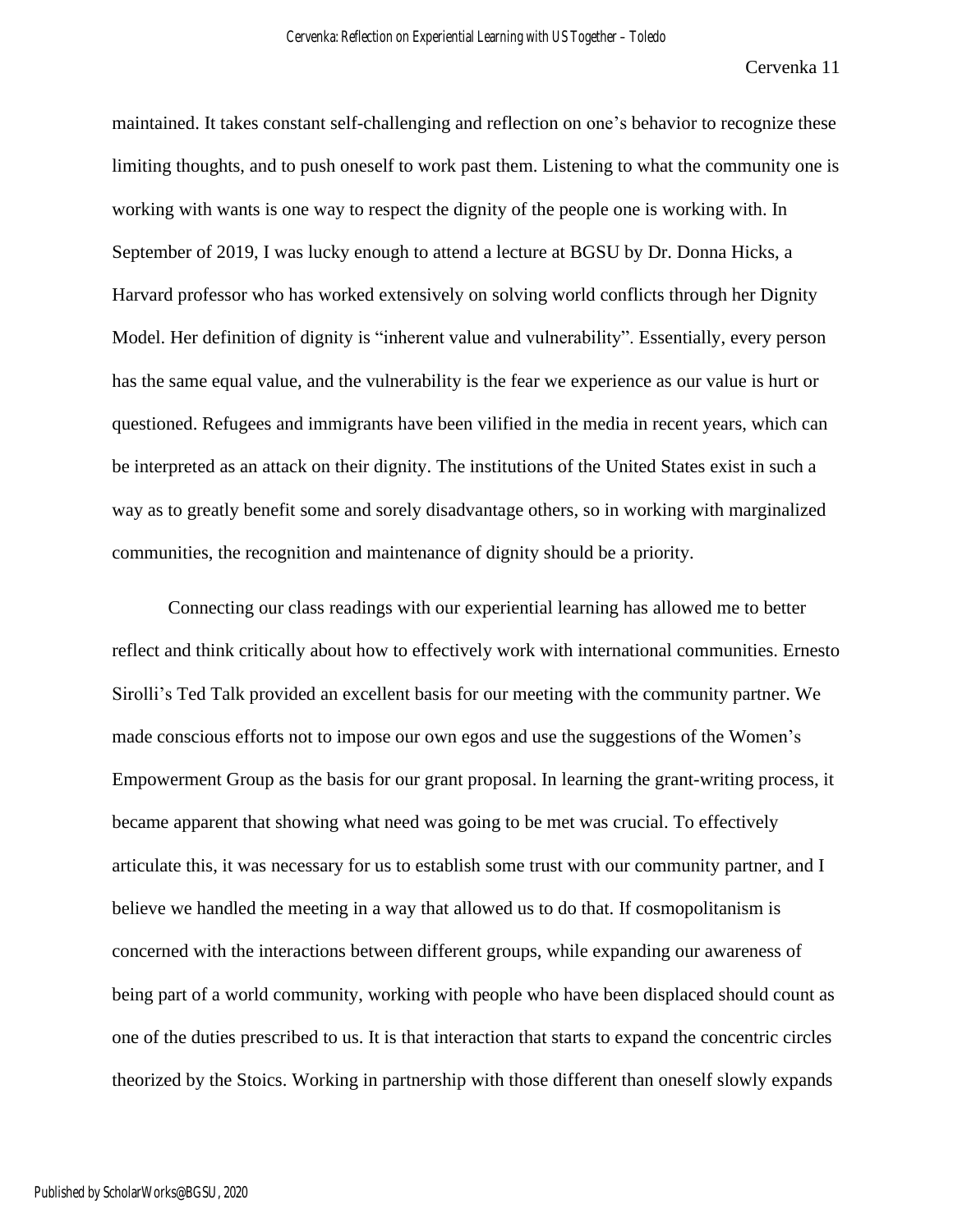those connections and can even help one connect more deeply with their own culture and background.

This project has allowed me to grow professionally, as I look forward to further study and work in the non-profit sector, as well as provided the opportunity to critically consider my growth in the area of cultural competency. I have gained practical skills in cultural competency, adaptability, and critical reflection. All of my work with US Together has helped me recognize a need in my community and others and pushed me to consider how I can help meet that need and solve those problems. I hope I can use the experiences of this class and all my time in the International Studies program to advocate for those marginalized by this country's institutions and policies and maintain the dignity of myself and others in doing so.